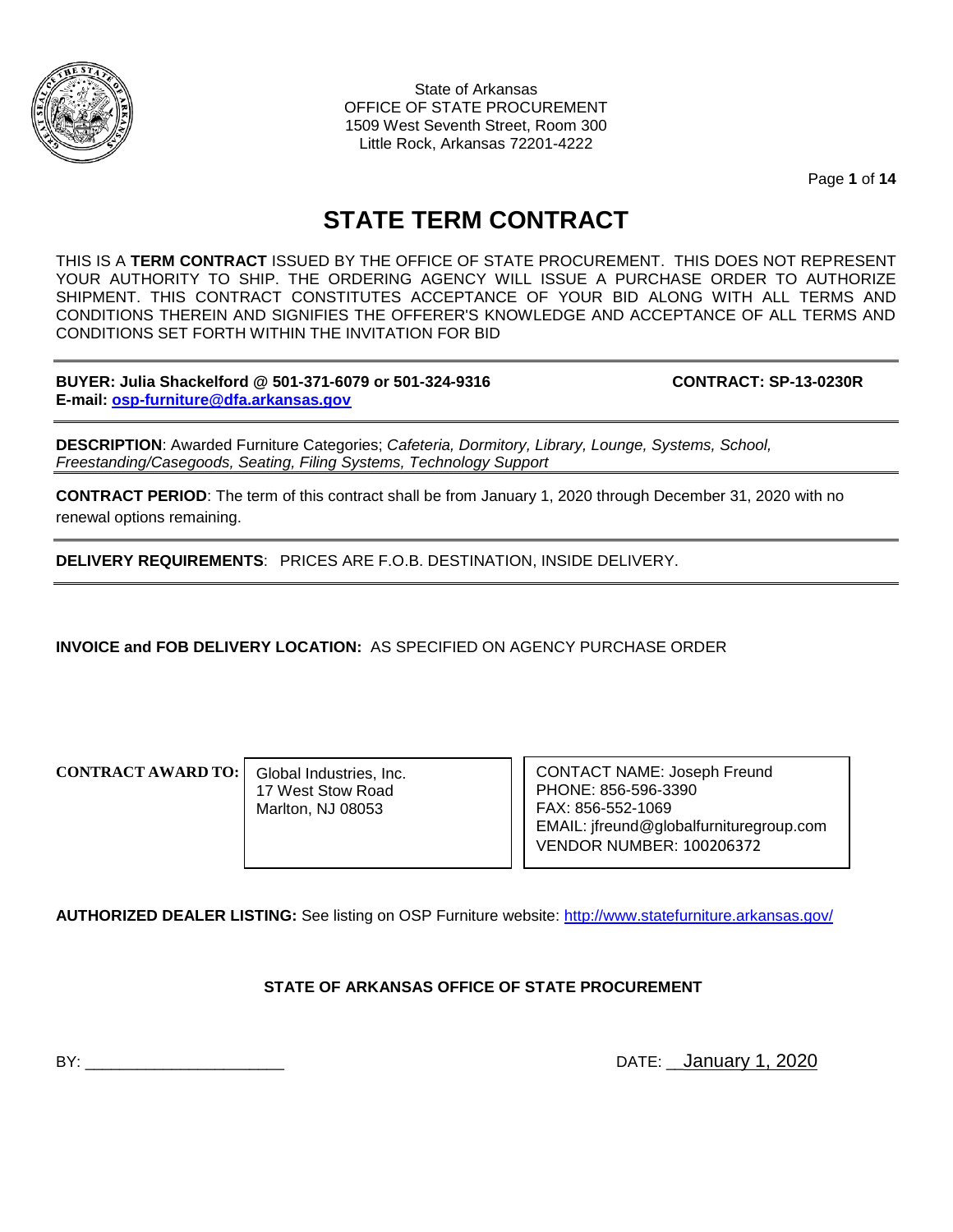# **MANUFACTURER'S PRICE LIST EFFECTIVE DATE**

#### Price lists are available at: [www.globalfurnituregroup.com](http://www.globalfurnituregroup.com/)

| BID NO: SP-13-0230R             | STATE OF ARKANSAS<br><b>INVITATION FOR BID</b> | Page 13 of 20 |
|---------------------------------|------------------------------------------------|---------------|
|                                 | <b>OFFICIAL BID PRICE SHEET</b>                |               |
| PRICING/PERCENTAGE DISCOUNT BID |                                                |               |

Bids will be a percentage discount off the most current Manufacturer's Published Price List with all individual item prices reflecting the same discount offered for that section's items in the catalog.

Percentage discount for Manufacturer's Price List based on volume discount tiers.<br>Additional Pricing Sheet Provided (See page 16 of 21)

#### Item 1: Cafeteria Furniture

#### STANDARD DELIVERY LEAD TIMES

| Manufacturer's Published Price List<br><b>Effective Date:</b> | <b>Customer Purchase (at list)</b> | Discount % (from list) |
|---------------------------------------------------------------|------------------------------------|------------------------|
| Global-The Total Office 1811116                               | $-$ \$16,499.99<br>\$1.00          | 50%<br>Tier 1 %        |
|                                                               | - \$49,999.99<br>\$16,500          | 52%<br>Tier 2 %        |
|                                                               | $-$ \$99.999.99<br>\$50,000        | 55%<br>Tier 3 %        |
|                                                               | \$100,000<br>And Above             | Negotiable             |

#### Item 2: Dormitory Furniture

#### STANDARD DELIVERY LEAD TIMES

| <b>Manufacturer's Published Price List</b><br><b>Effective Date:</b> | <b>Customer Purchase (at list)</b> | Discount % (from list) |
|----------------------------------------------------------------------|------------------------------------|------------------------|
| Global-The Total Office 1                                            | $-$ \$16.499.99<br>\$1.00          | 50%<br>Tier 1 %        |
|                                                                      | \$16,500<br>$-$ \$49.999.99        | 52%<br>Tier 2 %        |
|                                                                      | $-$ \$99.999.99<br>\$50,000        | 55%<br><b>Tier 3 %</b> |
|                                                                      | \$100,000<br>And Above             | Negotiable             |

#### Item 3: Library Shelving and Library Related Furniture

| <b>STANDARD DELIVERY LEAD TIMES</b>                                                                 |                              |                        |
|-----------------------------------------------------------------------------------------------------|------------------------------|------------------------|
| <b>Customer Purchase (at list)</b><br>Manufacturer's Published Price List<br><b>Effective Date:</b> |                              | Discount % (from list) |
| Global-The Total Office 1                                                                           | $-$ \$ 16,499.99<br>\$1.00   | 50%<br>Tier 1 %        |
|                                                                                                     | \$16,500<br>$-$ \$49,999.99  | 52%<br>Tier 2 %        |
|                                                                                                     | $-$ \$ 99.999.99<br>\$50,000 | 55%<br><b>Tier 3 %</b> |
|                                                                                                     | \$100,000<br>And Above       | Negotiable             |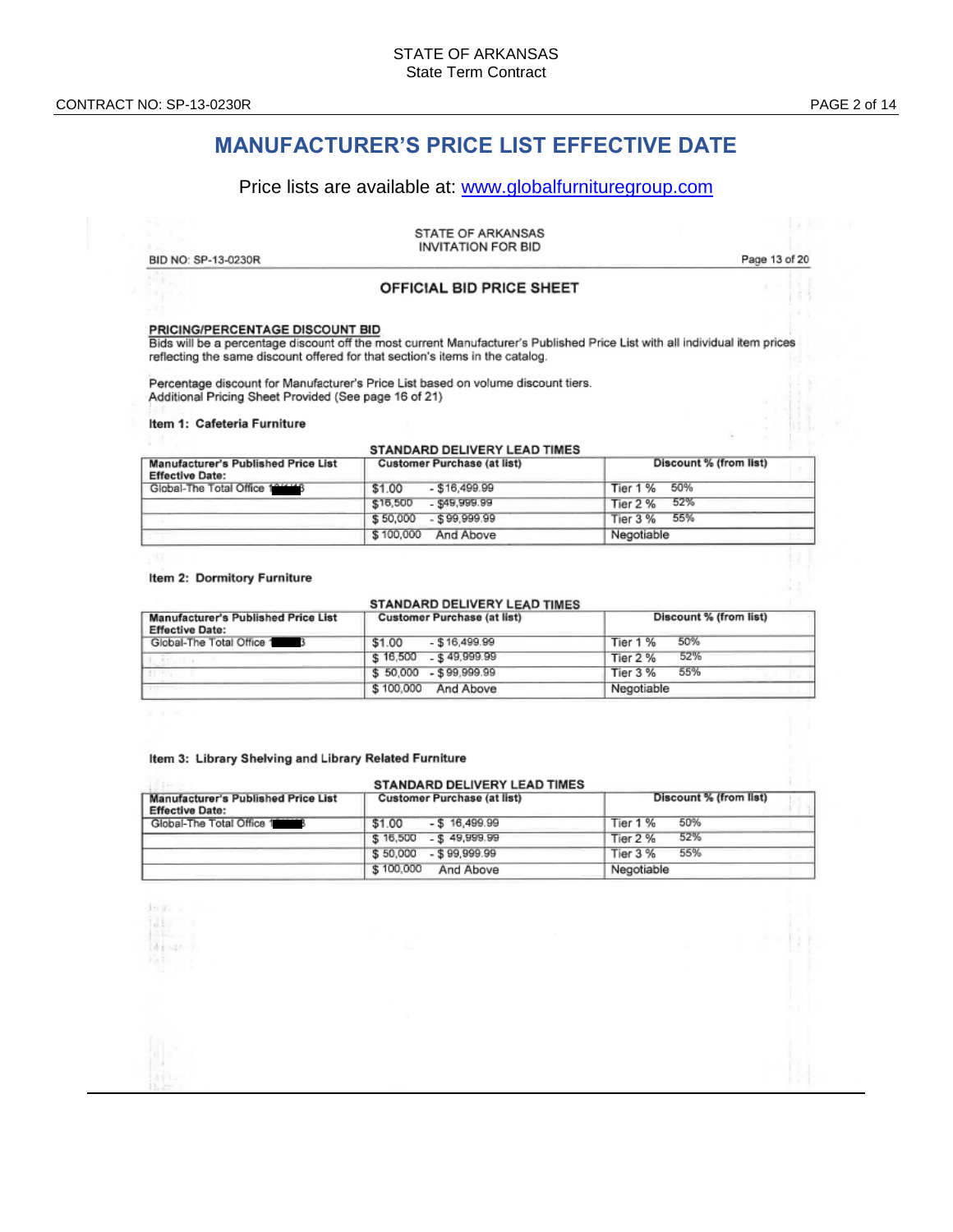i.l

#### STATE OF ARKANSAS **INVITATION FOR BID**

BID NO: SP-13-0230R

#### Page 14 of 20

#### OFFICIAL BID PRICE SHEET

#### Item 4: Lounge Furniture

| Manufacturer's Published Price List<br><b>Effective Date:</b> | <b>Customer Purchase (at list)</b> | Discount % (from list) |
|---------------------------------------------------------------|------------------------------------|------------------------|
| Global-The Total Office 188668                                | $-$ \$16,499.99<br>\$1.00          | 50%<br>Tier 1 %        |
|                                                               | $$16,500$ $$49,999.99$             | 52%<br>Tier 2 %        |
|                                                               | \$50,000 - \$99,999.99             | 55%<br>Tier 3 %        |
|                                                               | \$100,000<br>And Above             | Negotiable             |

**CTANDARD DELIVERY LEAD TIMES** 

#### Item 5: Systems Furniture (Modular)

#### STANDARD DELIVERY LEAD TIMES

| <b>Manufacturer's Published Price List</b><br><b>Effective Date:</b> | <b>Customer Purchase (at list)</b> | Discount % (from list) |
|----------------------------------------------------------------------|------------------------------------|------------------------|
| Global-The Total Office 1911113                                      | $-$ \$16.499.99<br>\$1.00          | 50%<br>Tier 1 %        |
|                                                                      | $$16,500$ $$49,999.99$             | 52%<br>Tier 2 %        |
|                                                                      | $-599.999.99$<br>\$50,000          | 55%<br><b>Tier 3 %</b> |
|                                                                      | \$100,000<br>And Above             | Negotiable             |

#### Item 6: School Furniture (Classroom)

#### STANDARD DELIVERY LEAD TIMES Manufacturer's Published Price List **Customer Purchase (at list)** Discount % (from list) **Effective Date:** Global-The Total Office 1999  $$1.00 - $16,499.99$ Tier 1 % 50% 52% \$16,500 - \$49,999.99 Tier 2 % \$50,000 - \$99,999.99 55% Tier 3 % \$100,000 And Above Negotiable

#### Item 7: Freestanding/Casegoods Furniture

Istics (1)

#### STANDARD DELIVERY LEAD TIMES

| Manufacturer's Published Price List<br><b>Effective Date:</b> | <b>Customer Purchase (at list)</b> | Discount % (from list) |
|---------------------------------------------------------------|------------------------------------|------------------------|
| Global-The Total Office 1                                     | $-$ \$16,499.99<br>\$1.00          | -50%<br>Tier 1 %       |
|                                                               | $$16,500$ $$49,999.99$             | 52%<br>Tier 2 %        |
|                                                               | $$50,000 - $99,999.99$             | 55%<br>Tier 3 %        |
|                                                               | \$100,000<br>And Above             | Negotiable             |

Tille 1

 $10 - 12$ 

 $101 -$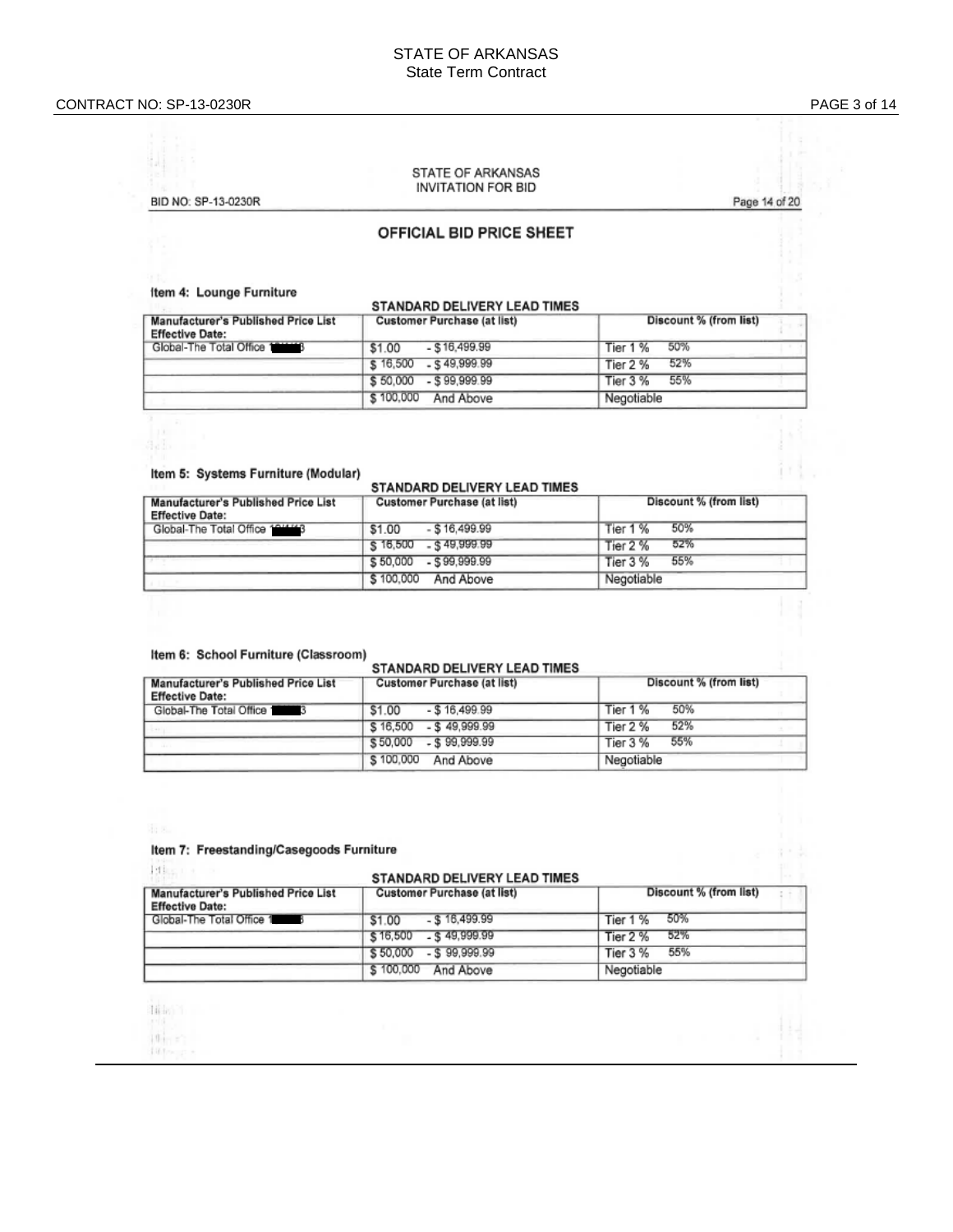PAGE 4 of 14

#### STATE OF ARKANSAS **INVITATION FOR BID**

BID NO: SP-13-0230R

Page 15 of 20

## OFFICIAL BID PRICE SHEET

Item 8: Seating

#### STANDARD DELIVERY LEAD TIMES

| Manufacturer's Published Price List                       | Customer Purchase (at list) | Discount % (from list) |
|-----------------------------------------------------------|-----------------------------|------------------------|
| <b>Effective Date:</b><br>Global-The Total Office 1000013 | $-$ \$16,499.99<br>\$1.00   | 50%<br>Tier 1 %        |
|                                                           | \$16,500<br>$-$ \$49.999.99 | 52%<br>Tier 2 %        |
|                                                           | $-$ \$99,999.99<br>\$50,000 | 55%<br>Tier 3 %        |
|                                                           | \$100,000<br>And Above      | Negotiable             |

#### Item 9: Filing Systems and Equipment

| <b>Manufacturer's Published Price List</b><br><b>Effective Date:</b> | $-$ \$16,499.99<br>\$1.00 | 50%<br>Tier 1 % |
|----------------------------------------------------------------------|---------------------------|-----------------|
| Global-The Total Office 101113                                       | $$16,500$ $$49,999.99$    | 52%<br>Tier 2 % |
|                                                                      | \$50,000 - \$99,999.99    | Tier 3 %<br>55% |
|                                                                      | \$100,000 And Above       | Negotiable      |

## Item 10: Technology Support Furniture

MT.

| STANDARD DELIVERY LEAD TIMES                                  |                                    |                        |
|---------------------------------------------------------------|------------------------------------|------------------------|
| Manufacturer's Published Price List<br><b>Effective Date:</b> | <b>Customer Purchase (at list)</b> | Discount % (from list) |
| Global-The Total Office 1 1946 3                              | $-$ \$ 16,499.99<br>\$1.00         | 50%<br>Tier 1 %        |
|                                                               | $-$ \$49,999.99<br>\$16,500        | 52%<br>Tier 2 %        |
|                                                               | \$50,000 - \$99,999.99             | 55%<br>Tier 3 %        |
|                                                               | \$100,000<br>And Above             | Negotiable             |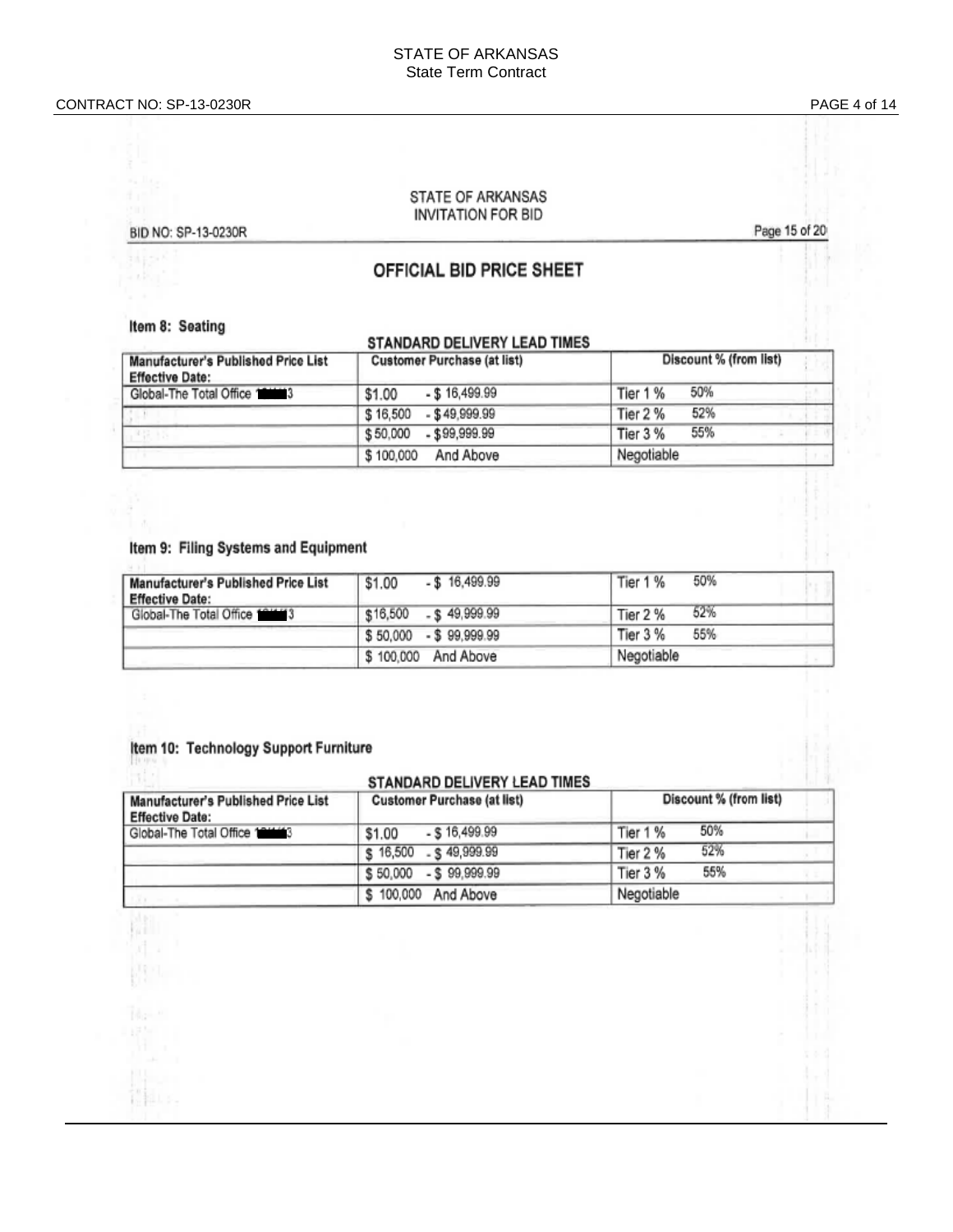#### CONTRACT NO: SP -13 -0230R PAGE

# STATE OF ARKANSAS **INVITATION FOR BID** Page 16 of 20 BID NO: SP-13-0230R

#### **ADDITIONAL PRICING SHEET**

| Manufacturer's Published Price List<br><b>Effective Date:</b> | <b>Customer Purchase (at list)</b>       | Discount % (from list) |
|---------------------------------------------------------------|------------------------------------------|------------------------|
| GLOBALcare 194443                                             | \$1.00<br>$- $16,499.99$                 | Tier 1 %<br>50%        |
| D.E                                                           | \$16,500<br>$-$ \$49,999.99              | Tier 2 %<br>52%        |
|                                                               | $$50,000 - $99,999.99$                   | Tier 3 %<br>55%        |
| I.                                                            | And Above<br>\$100,000                   | Negotiable             |
| in R<br>Manufacturer's Published Price List                   | <b>Customer Purchase (at list)</b>       | Discount % (from list) |
| <b>Effective Date:</b><br>15 Louis                            |                                          |                        |
| Evolve Furniture Group News                                   | \$1.00<br>$-$ \$ $16,499.99$             | Tier 1 %<br>50%        |
|                                                               | $$16,500$ - \$49,999.99                  | Tier 2 %<br>52%        |
|                                                               | $$50,000$ - $$99,999.99$                 | Tier 3 %<br>55%        |
| 图                                                             | And Above<br>\$100,000                   | Negotiable             |
|                                                               |                                          |                        |
| Manufacturer's Published Price List<br><b>Effective Date:</b> | <b>Customer Purchase (at list)</b>       | Discount % (from list) |
| Offices To Go 3                                               | \$1.00<br>$-$ \$ 16,499.99               | Tier 1 %<br>50%        |
|                                                               | $-5$ 49,999.99<br>\$16,500               | Tier 2 %<br>52%        |
|                                                               | $$50,000$ $$99,999.99$                   | Tier 3 %<br>55%        |
|                                                               | And Above<br>\$100,000                   | Negotiable             |
|                                                               |                                          |                        |
| Manufacturer's Published Price List<br><b>Effective Date:</b> | <b>Customer Purchase (at list)</b>       | Discount % (from list) |
| Compile 777072                                                | \$1.00<br>$-$ \$ <sub>16,499.99</sub>    | Tier 1 %<br>50%        |
|                                                               | $-$ \$ 49,999.99<br>$\frac{1}{6}$ 16,500 | Tier 2 %<br>52%        |
|                                                               | $\frac{1}{2}$ 50,000<br>$-599999999$     | Tier 3 %<br>55%        |
|                                                               | And Above<br>\$<br>100,000               | Negotiable             |
|                                                               |                                          |                        |
|                                                               |                                          |                        |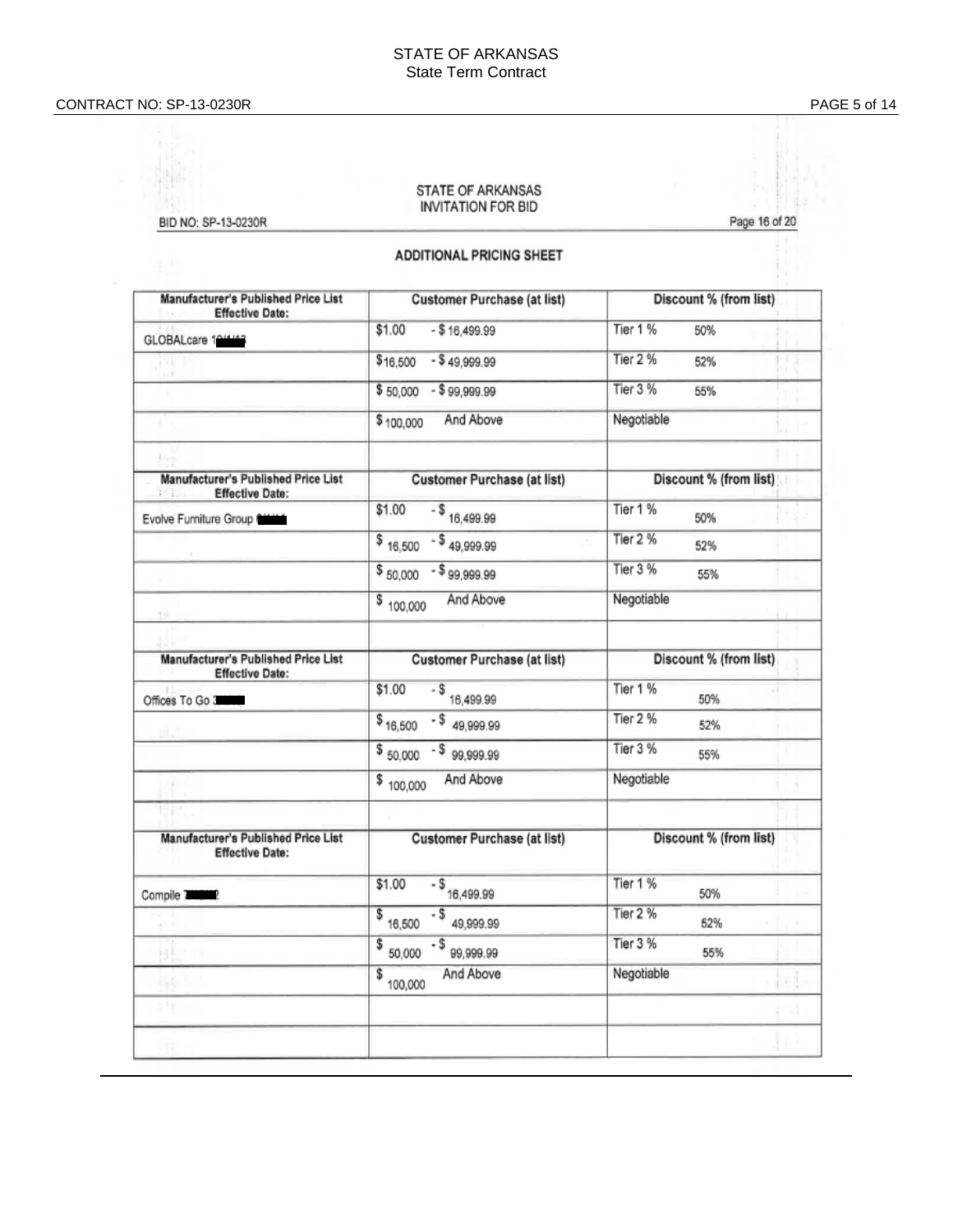#### **SECTION 1 - GENERAL INFORMATION**

- **1.1 INTRODUCTION**: This is a non-mandatory statewide contract for the design, purchase, delivery and/or assembly/set-up of Office Furniture including accessories, replacement parts and attachments including any and all associated costs for delivery, set-up and debris removal including cartons and pallets from the premises.
- **1.2 COOPERATIVE PURCHASING PROGRAM PARTICIPATION**: Arkansas' Purchasing Law provides that local public procurement units (counties, municipalities, school districts, certain nonprofit corporations, etc.) may participate in state purchasing contracts. The contractor therefore agrees to sell to Cooperative Purchasing Program participants at the option of the program participants. Unless otherwise stated, all standard and special terms and conditions listed within the contract must be equally applied to such participants.
- **1.3 PAYMENT AND INVOICE PROVISIONS:** An itemized invoice addressed to the ordering entity shall reference purchase order number, contract number, quantity, description, list and net unit price. Installation/Labor and any other ancillary charges will be shown as a separate line item on all quotes and invoices.

Payment will be made in accordance with applicable State of Arkansas accounting procedures upon acceptance by the Agency. The State may not be invoiced in advance of delivery and acceptance of any commodity. Payment will be made only after the contractor has successfully satisfied the state agency as to the goods purchased. Contractor should invoice agency by an itemized list of charges. Purchase Order Number and/or Contract Number should be referenced on each invoice.

**1.4 RECORD RETENTION:** The contractor shall be required to maintain all pertinent financial and accounting records and evidence pertaining to the contract in accordance with generally accepted principles of accounting and other procedures specified by the State of Arkansas. Access will be granted upon request, to State or Federal Government entities or any of their duly authorized representatives.

Financial and accounting records shall be made available, upon request, to the State of Arkansas' designee at any time during the contract period and any extension thereof, and for five (5) years from expiration date and final payment on the contract or extension thereof.

**1.5 PRIME CONTRACTOR RESPONSIBILITY**: The contractor will be required to assume prime contractor responsibility for the contract and will be the sole point of contact with regard to all commodities, services and support. The prime contractor may delegate facilitation of contract orders to their "Authorized/Certified Dealers" only. This delegation will in no way relieve the contractor of any contractual obligations set forth in this Contract Award.

#### **1.6 CONTRACT INFORMATION**

- 1. The State of Arkansas may not contract with another party:
	- a. Upon default, to pay all sums to become due under a contract.
	- b. To pay damages, legal expenses or other costs and expenses of any party.
	- c. To conduct litigation in a place other than Pulaski County, Arkansas
	- d. To agree to any provision of a contract; which violates the laws or constitution of the State of Arkansas.
- 2. A party wishing to contract with the State of Arkansas should:
	- a. Remove any language from its contract which grants to it any remedies other than:
		- i. The right to possession.
		- ii. The right to accrued payments.
		- iii. The right to expenses of de-installation.
		- iv. The right to expenses of repair to return the equipment to normal working order, normal wear and tear excluded.
		- v. The right to recover only amounts due at the time of repossession and any unamortized nonrecurring cost as allowed by Arkansas Law.
	- b. Include in its contract that the laws of the State of Arkansas govern the contract.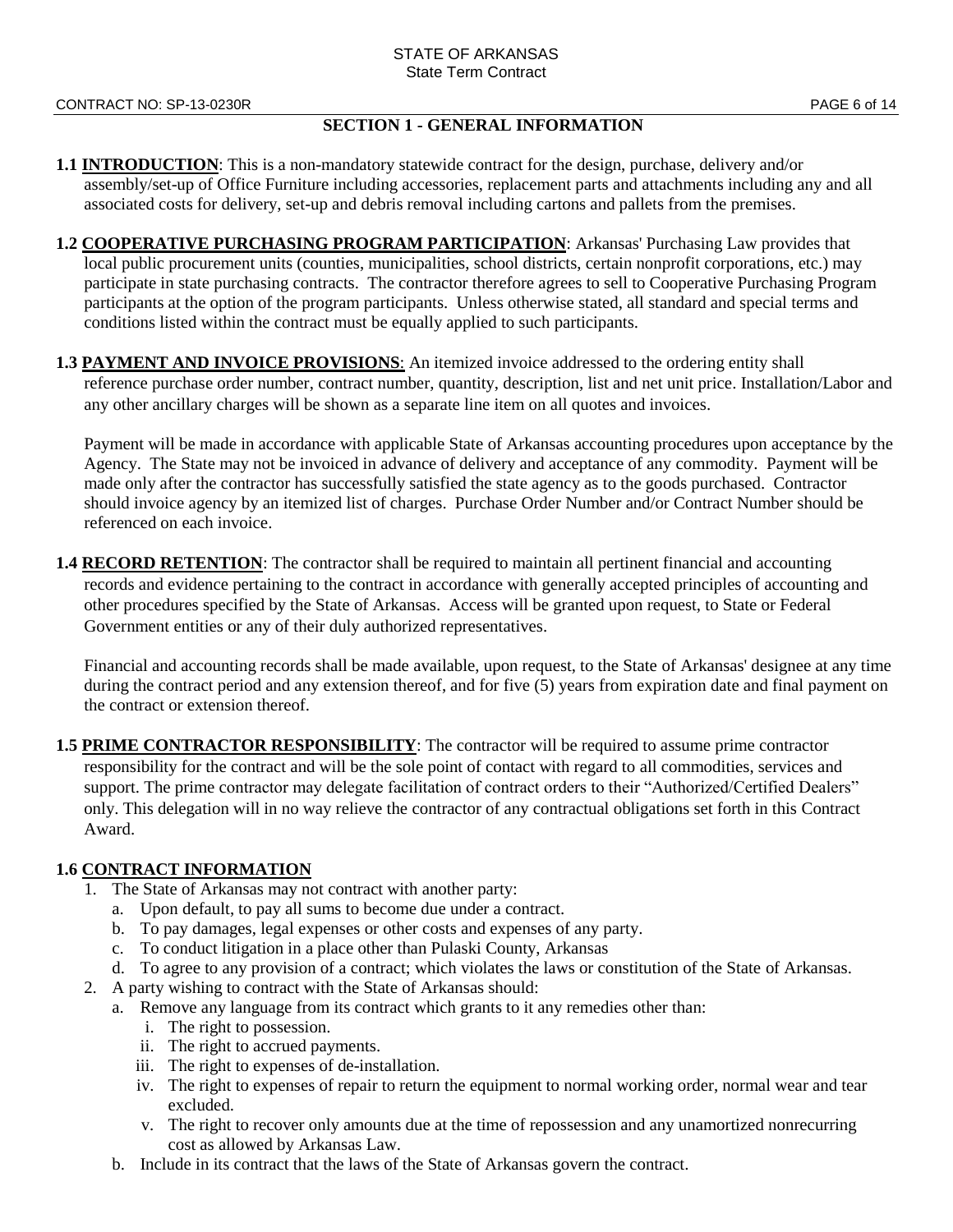#### CONTRACT NO: SP-13-0230R PAGE 7 of 14

- c. Acknowledge that contracts become effective when awarded by the State Procurement Official.
- **1.7 CONDITIONS OF CONTRACT**: The contractor shall at all times observe and comply with federal and State laws, local laws, ordinances, orders, and regulations existing at the time of or enacted subsequent to the execution of this contract which in any manner affect the completion of the work. The contractor shall indemnify and save harmless the agency and all its officers, representatives, agents, and employees against any claim or liability arising from or based upon the violation of any such law, ordinance, regulation, order or decree by an employee, representative, or subcontractor of the contractor.
- **1.8 STATEMENT OF LIABILITY**: The State will demonstrate reasonable care but shall not be liable in the event of loss, destruction, or theft of contractor-owned items to be delivered or to be used in the installation of deliverables. The contractor is required to retain total liability until the deliverables have been accepted by the "authorized agency official." At no time will the State be responsible for or accept liability for any contractor-owned items.
- **1.9 AWARD RESPONSIBILITY**: The State Procurement Official will be responsible for award and administration of any resulting contract.
- **1.10 DELEGATION AND/OR ASSIGNMENT:** The contractor shall not assign the contract in whole or in part or any payment arising there from without the prior written consent of the State Procurement Official. The contractor may delegate facilitation of contract orders to their "Authorized/Certified Dealers" only. This delegation will in no way relieve the contractor of any contractual obligations set forth in this Contract Award.
- **1.11 DISCOUNT CHANGE CLAUSE:** The contractor may offer larger discount percentages for products, accessories, replacement parts and attachments at any time during the contract term.
- **1.12 LENGTH OF PRICE GUARANTEE**: Discount percentages shall be firm for the term of the contract.
- **1.13 DELIVERY: FOB DESTINATION, INSIDE DELIVERY, FREIGHT PAID:** Whenever possible, contractors should give the ordering entities 3 working days prior notice of any deliveries and/or installations. Furniture contractors will not be responsible for the removal/moving of existing furnishings unless requested by the ordering entity. Contractors should verify site readiness prior to delivery. All deliveries will be made during normal working hours unless otherwise arranged with the ordering entity. Contractor will communicate any scheduling delays and/or changes immediately. Agencies will not be responsible for any freight damage, concealed or otherwise.
- **1.14 SPECIAL DELIVERY INSTRUCTIONS**: All shipments will be FOB destination (as specified on Ordering Entity Purchase Order).

#### **Delivery/Installation Instructions**:

Due to the varying locations and circumstances involved in deliveries and installations, all deliveries and installations will be quoted on a project by project basis.

All installation, labor, and or delivery charges must be shown as a separate line item on quotes and invoices.

One of the following delivery methods must be specified on every Agency Purchase Order:

(1) Drop Shipped: Off loaded by carrier to an Agency loading dock or designated area**.** There will be no charge to the ordering Agency for this delivery method.

(2) Inside Delivery: Off loaded, un-boxed/wrapped and placed in pre-determined locations within the building. Contractor will be responsible for the removal of any trash, packaging materials, and cartons associated with the delivery.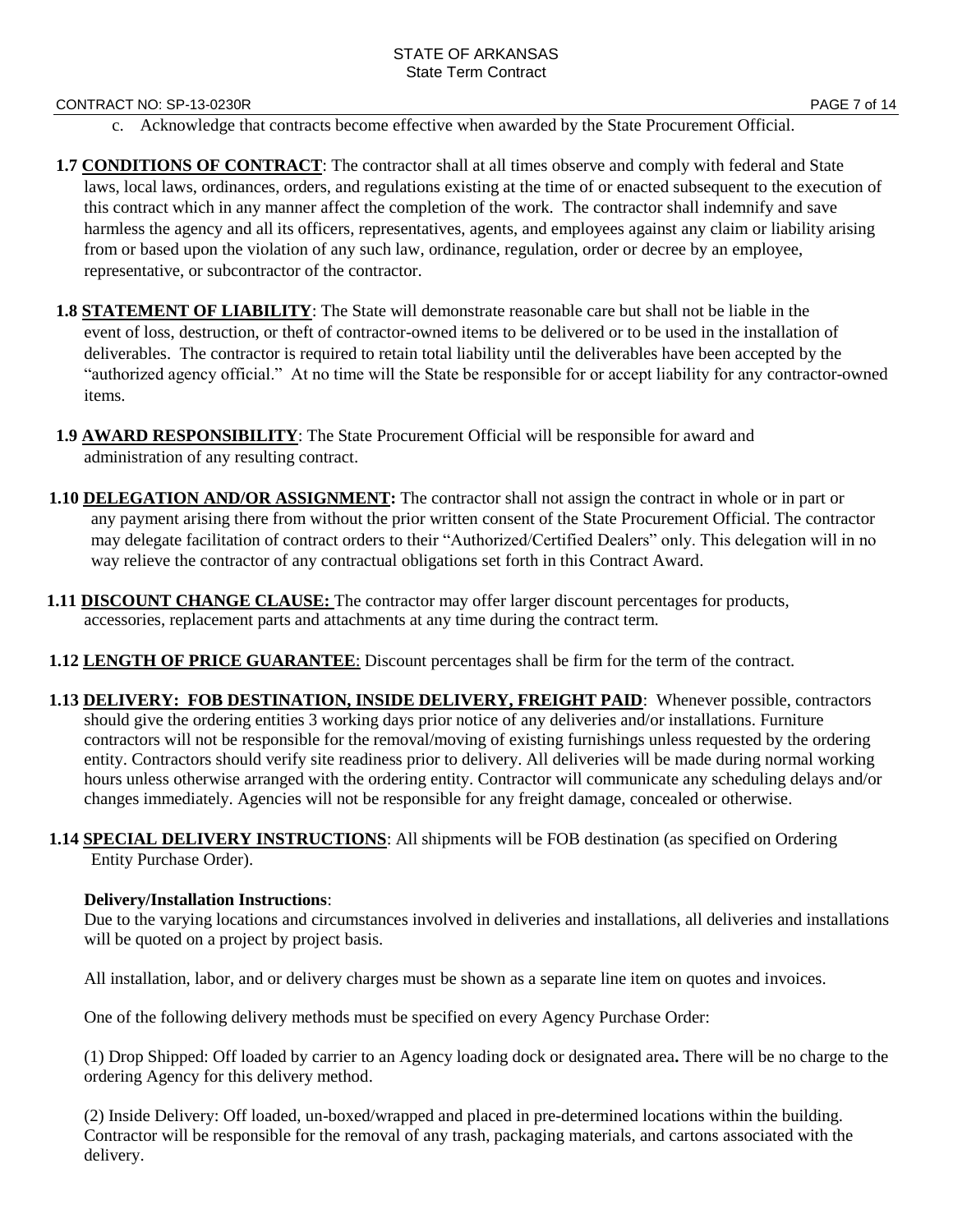(3) Delivered and Installed: Off loaded and installed. Installation shall include but not limited to; any and all labor, material, and tools necessary to install furniture in accordance with approved plans and specifications and/or the direction of authorized agency personnel. The installation company will be responsible for the removal of any trash, packing material, and cartons associated with their installation.

The contractor/installation company will repair/replace (to the satisfaction of the ordering entity) any damage to the building or its' contents that they (the contractor) caused in the course of their work. This includes but is not limited to: walls, floors, floor coverings, ceilings, elevators, doors, doorways, and any existing fixtures and furniture. The agency may withhold payment until repairs are satisfactorily completed.

#### **1.15 ACCEPTANCE STANDARDS**: Inspection and acceptance/rejection of products shall be made within thirty (30) days of receipt or upon completion of installation should that installation period extend beyond thirty (30) days. Ordering entity shall have the option to return any products within the thirty (30) days.

*Return Requirements:* Ordering entity shall coordinate returns with the Contractor. Upon notification by the ordering entity of a duplicate shipment, over-shipment or shipment in poor condition, the products must be promptly removed at the contractor and/or dealer's expense. Ordering entities reserve the right to return products for defects in material and/or workmanship. In the event of product return, the ordering entity reserves the right to accept either a full refund for the returned product or a replacement of the product.

*Performance Requirements:* The ordering entity reserves the right to inspect and verify that all deliveries are in accordance with specifications, both at the point of delivery and at the point of use. For orders that specify an "authorized party" to receive and inspect deliveries and/or installations, acceptance and inspection procedures must be performed by the" authorized party" to be considered and accepted by the ordering entity. Products inspected at the time of use are subject to refusal and return requirements for issues of quality such as defects in manufacturing and/or workmanship. Products will not be considered accepted by the ordering entity until the installation is complete for the applicable products.

**1.16 CANCELLATION**: In the event the State no longer needs the service or commodity specified in the contract or purchase order due to program changes, changes in laws, rules, or regulations, relocation of offices, or lack of appropriated funding, the State may cancel the contract or purchase order by giving the contractor written notice of such cancellation thirty (30) days prior to the date of cancellation.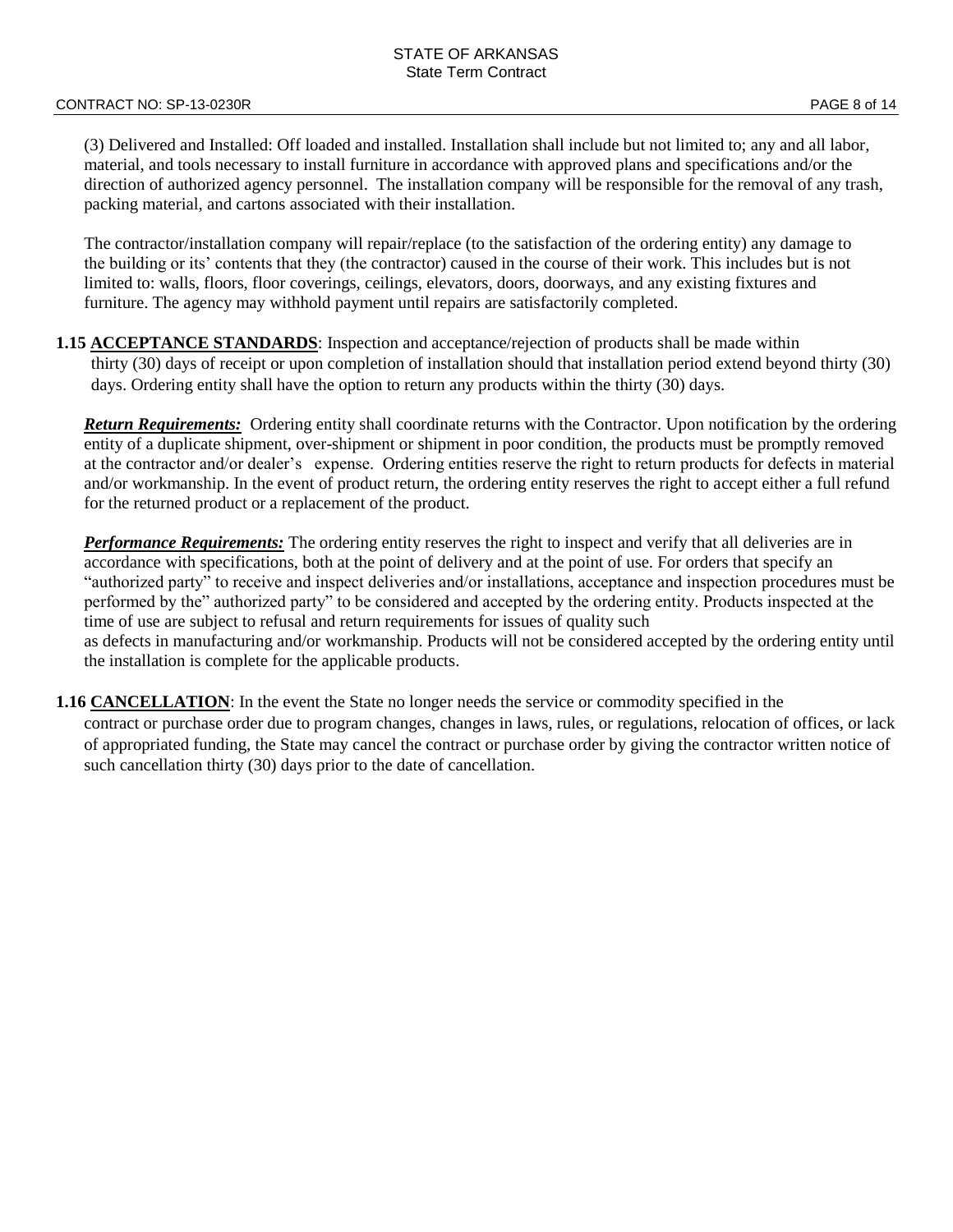#### **SECTION 2 - SPECIFIC REQUIREMENTS**

- **2.1 QUALITY**: The items must be in conformance with normal industry standards as specified within this Contract Award.
- **2.2 GUIDELINES**: The Office of State Procurement adheres to all guidelines set forth by the State and Federal Government concerning The Americans with Disabilities Act (ADA) as well as all mandated fire codes.
- **2.3 ORDERING PROCEDURE:** Orders placed against this contract may be in the form of an agency issued purchase order on an as-required basis. Or an agency may also use the Arkansas State Purchasing Card (P-Card) to purchase furniture.
- **2.4 QUANTITY BASIS OF CONTRACT – NO GUARANTEED QUANTITIES**: The contract established has no guarantee of any specific quantity and the State is obligated only to buy that quantity which is needed by its agencies.
- **2.5 MINIMUM ORDER QUANTITY**: The State makes no commitment to purchase any minimum or maximum quantity, or dollar volume of products from the selected suppliers. Utilization of this agreement will be on an as needed basis by State Agencies and/or Cooperative Participants, Cities, Counties, Schools K-12, Colleges and Universities. The State will award to multiple suppliers; however, the State reserves the right to purchase like and similar products from other suppliers as necessary to meet operational requirements.

**Note**: Issuance of an award does not guarantee an order.

**2.6 REPORTING REQUIREMENTS**: The product manufacturer agrees to provide a yearly sales report to the Office of State Procurement. This report is due on the  $15<sup>th</sup>$  of July following the year's activity. The report **must** include the total sales of all furniture orders against the contract. The report should include the following: reporting time period, manufacturer/dealer name, furniture category, quantity and dollar value of each item sold, and the name of the purchasing entity.

Note: OSP reserves the right to request a sales report on an as-needed basis.

Email report to: [osp-furniture@dfa.arkansas.gov](mailto:osp-furniture@dfa.arkansas.gov)

**2.7 FURNITURE CLASSIFICATIONS**: Furniture classifications include but not limited to: Cafeteria, Dormitory, Library Shelving and Library Related, Lounge, Systems (Modular), School (Classroom), Freestanding, Seating, Filing Systems and Equipment, and Technology Support.

## **2.8 GENERAL DEFINITION OF PRODUCTS**

#### **Item 1: Cafeteria Furniture**

- Mobile tables on rollers with or without benches or stools.
- Round and rectangular cafeteria tables without benches or stools.

#### **Item 2: Dormitory Furniture**

• Metal, wood, or wood clad metal wardrobes, beds and mattresses, night stands, chest of drawers, and single pedestal dormitory student desks with keyboard or center drawers.

#### **Item 3: Library Shelving and Library Related Furniture**

- Cantilever, reversed cantilever, four post library shelving (all of which include mobile shelving), and end panels for covering end of panels.
- Library Related Furniture, which includes but not limited to: book trucks, circulation desks, library tables, card catalogs, study carrels, storage cabinets, periodical racks, dictionary stands, and display cases.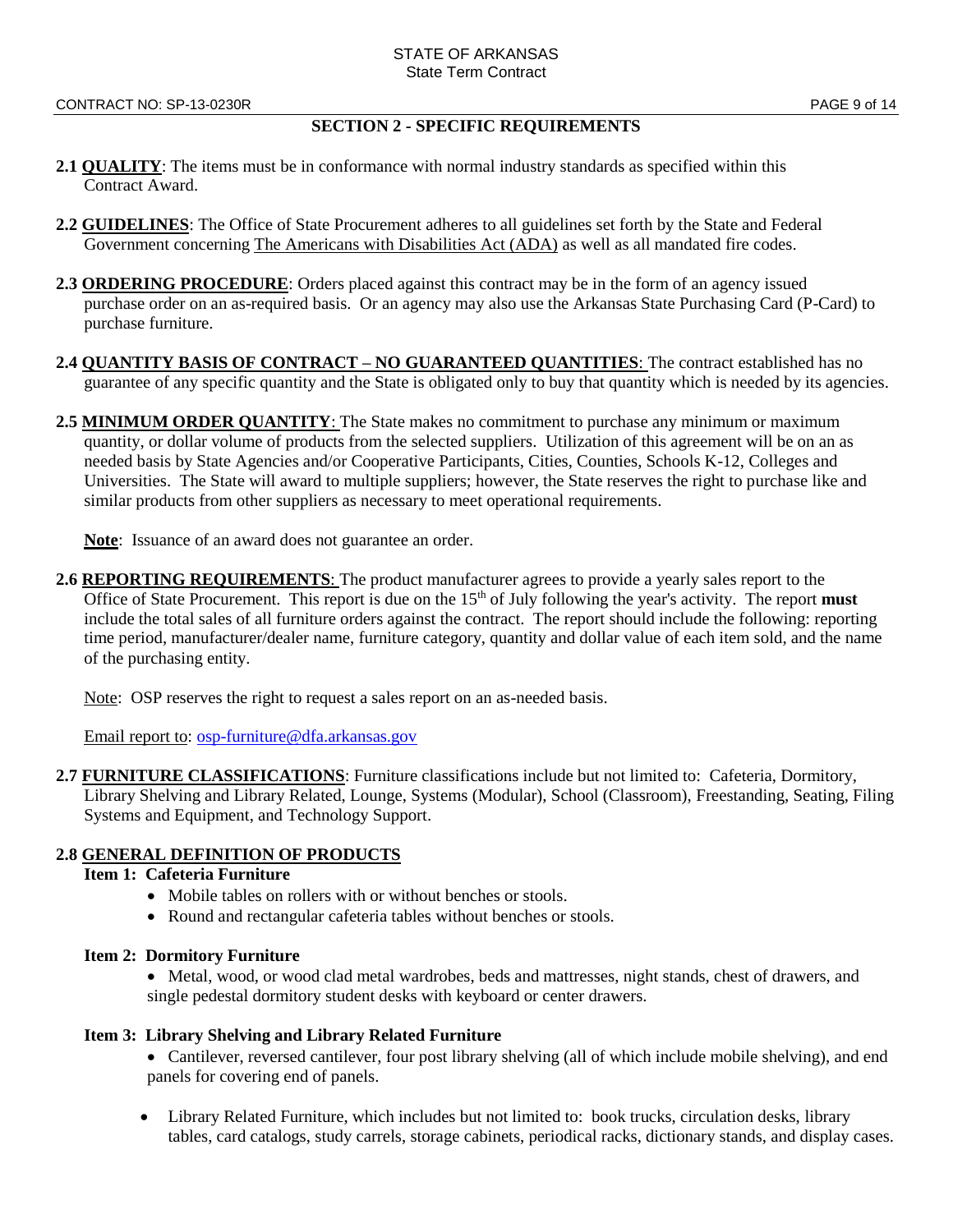#### CONTRACT NO: SP-13-0230R **PAGE 10 of 14**

#### **Item 4: Lounge Furniture**

- Upholstered wood, metal, or rotationally molded lounge seating which includes but not limited to: (lounge chairs, recliners, love seats, sofas, and assemblies and replacements only).
- Complimentary tables, benches, and ottomans for lounge seating. Manufacturers must have lounge seating to match tables, benches and ottomans.
- Upholstered wood or metal multiple seating, ganging seating, and tandem seating.

#### **Item 5: Systems Furniture (Modular)**

- A complete and comprehensive catalog of all systems furniture, including modular work stations, lines and accessories.
- Metal, wood or laminate modular furniture, these can include complimentary components such as keyboard drawers, task lights, tack boards, etc. and storage units.

#### **Item 6: School Furniture (Classroom)**

- Student desk, chair desks, tablet arm chairs and stools.
- Single unit pedestal teacher's desks
- Study carrels and storage cabinets
- Stacking chairs, student chairs and folding chairs
- Classroom activity, computer, folding, training tables and accessories, such as, ganging devices, electrical/data components and storage dollies.

#### **Item 7: Freestanding/Casegoods Furniture**

- A complete and comprehensive catalog of all case goods, furniture, (including folding and mobile) desks and tables.
- Conference room tables, lecterns, media cabinets, storage cabinets and presentation boards

#### **Item 8: Seating**

- A complete and comprehensive catalog of chairs, auditorium and general seating.
- Wood, metal or ergonomic seating which may include but limited to: executive, managerial, task, operational, stools, side, occasional, stacking, conference, and theater type seating.
- Products must meet or exceed ANSI/BIFMA requirements.

#### **Item 9: Filing Systems and Equipment**

• A complete and comprehensive catalog of filing systems including vertical and lateral files, bookcases, mobile cabinets and freestanding file cabinets.

#### **Item 10: Technology Support Furniture**

• A complete and comprehensive catalog of technology support furniture to support technology-based learning environments.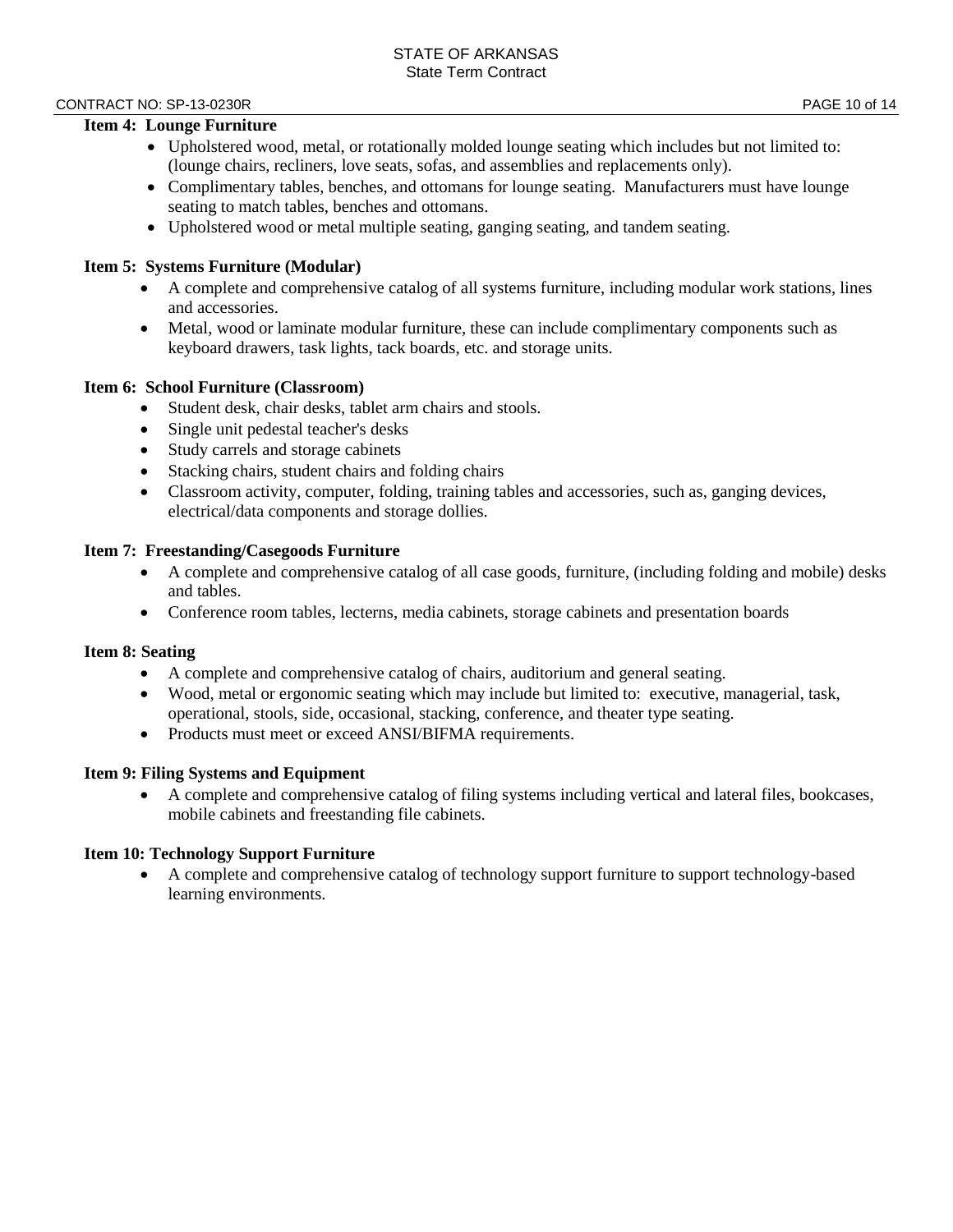#### CONTRACT NO: SP-13-0230R **PAGE 11 of 14**

**ANY PERMANENT FURNITURE INSTALLATION** for State Agencies as well as requested space alterations, attached fixtures, furnishings and erected additions **must** have Arkansas Building Authority (ABA) approval if:

- *(a)* The building is owned by ABA and/or
- **(b)** The product and installation exceed the sum of \$20,000.00. (Excluding ABA exempt agencies)

*Note: the Americans with Disabilities ACT* and the *Arkansas Fire Codes* must be adhered to as set forth by local and federal guidelines by the ordering entity and the contractor.

Codes, Permits, Licenses for Permanent Installation:

The contractor must comply with all State mandatory licensing requirements prior to installation. Questions on licensing requirements should be directed to the State Licensing Board. Contractor must furnish and install all furniture and materials in compliance with all applicable codes, whether local, state, or federal; and that all permits or licenses required for installation will be obtained without cost to the State.

**2.9 PRODUCT MANUFACTURER'S SUPPLIERS:** Only those dealers/distributors listed by the manufacturer will be considered authorized to act on behalf of the Product Manufacturer.

**2.10 CONTRACT RENEWAL PERIOD: FURNITURE ADDITIONS/DELETIONS**: Contractors wishing to make furniture additions/changes to their contract during the contract period should be aware of the following additions/changes will be allowed only once during a contract period. No changes to discount percentages are allowed during this contract period.

Additions/changes must be submitted during the contract renewal period.

When requesting additions and/or changes; contractor shall submit a request either by letter or via email which shall include a list of all items being proposed for addition and/or change.

Contractor shall submit all required documents supporting any new items.

Product literature for all new items shall also be submitted with the request.

Contractor is responsible for submitting a complete name, address, email address, phone and fax numbers when a new dealer is added.

- 2.11 PRICE LISTS AND PRODUCT INFORMATION: Contractors should provide an electronic version of the proposed price list in an Excel format or pdf on a jump drive. Also provide a dealer list, if applicable in an Excel format with "read and write" capabilities on the same jump drive. No costs or expenses associated with providing this information in the required format shall be charged to the State of Arkansas. At the time of contract renewal contractor will furnish OSP with an updated dealer list and published price list.
- **2.12 LITERATURE:** The manufacturer/dealer shall furnish price lists, catalogs, and description literature upon request by any using entity, and at no cost to the entity.
- **2.13 SPECIAL PACKAGING**: Items shall be packaged and cartoned so as to protect the contents from damage during shipment, handling and storage. Shipping container shall have a label with the following information:

Name of Receiving Agency Agency Purchase Order Number Name of Supplier Item Description of Contents Manufacturer Name Model Name and Number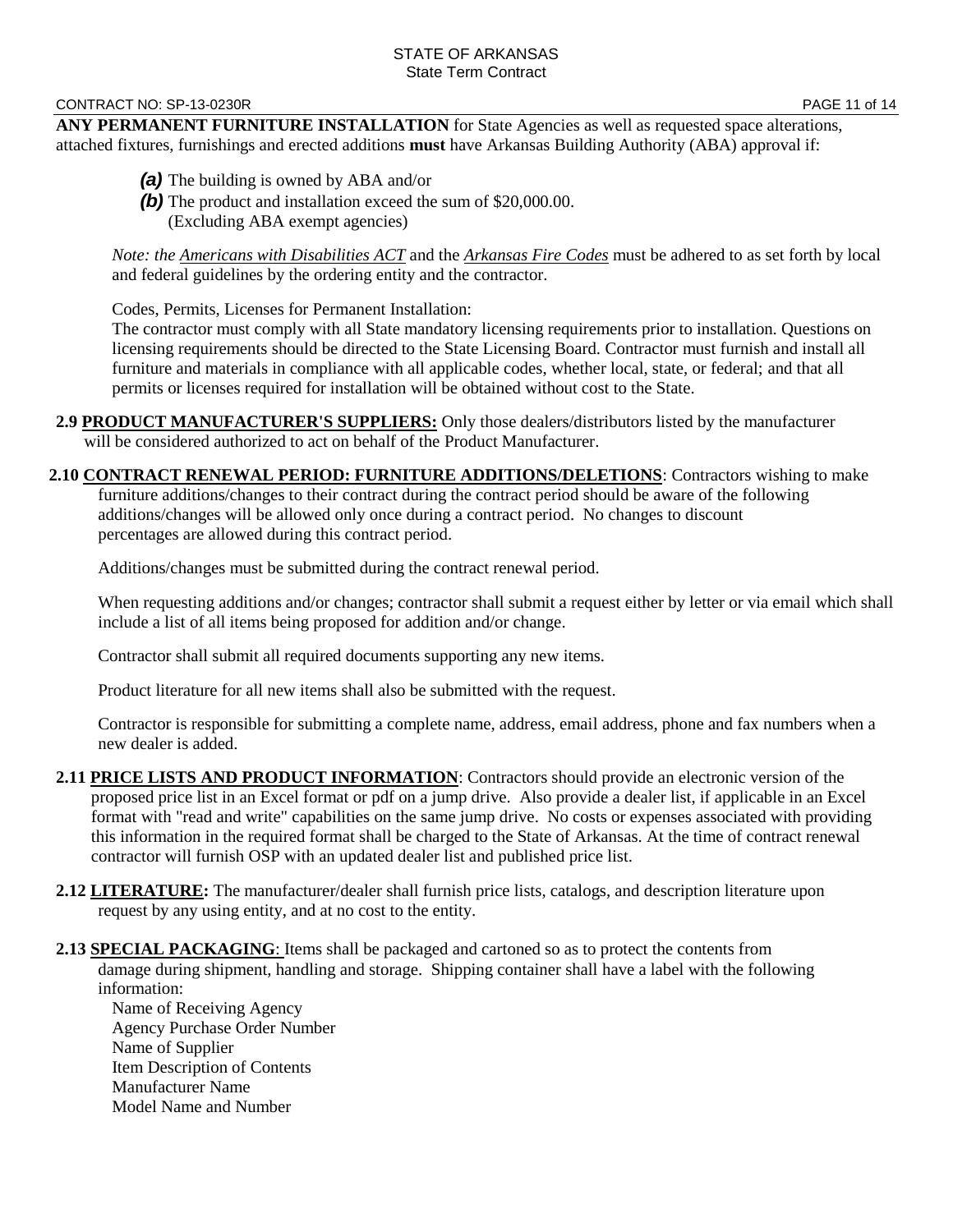#### CONTRACT NO: SP-13-0230R **PAGE 12 of 14**

**2.14 WARRANTY**: Minimum acceptable warranty will be for a period of one year from the date of product acceptance by the ordering entity. Warranty shall cover defects in material and workmanship and shall cover all costs associated with the repair or replacement of defective items including labor, parts, transportation costs, travel time and expense, and any other costs associated with such repair or replacement.

If anytime during the first (1) year warranty period the product does not perform in accordance to manufacturer's specification, the successful contractor will be notified in writing. The contractor shall pick up the product at the contractor's expense and replace with product that meets or exceeds prior assembled product. Should product performance remain unacceptable to ordering entity, entity may request a full return of the purchase price (including taxes).

2.15 ORDER CANCELLATION: Users of this contract are advised that orders (all or part) cancelled or returned after acceptance of requested merchandise will be subject to a restocking fee of ten percent (10%) of the invoice amount (not to exceed \$500.00 per order) plus return freight charges. The amount authorized for payment of return freight will, in no instance, be more than original delivery charges documented by carrier. These charges may be applied, at the option of the supplier, to those orders which have been accepted. Orders cancelled prior to shipment or acceptance by ordering entity from the manufacturer will not be assessed charges.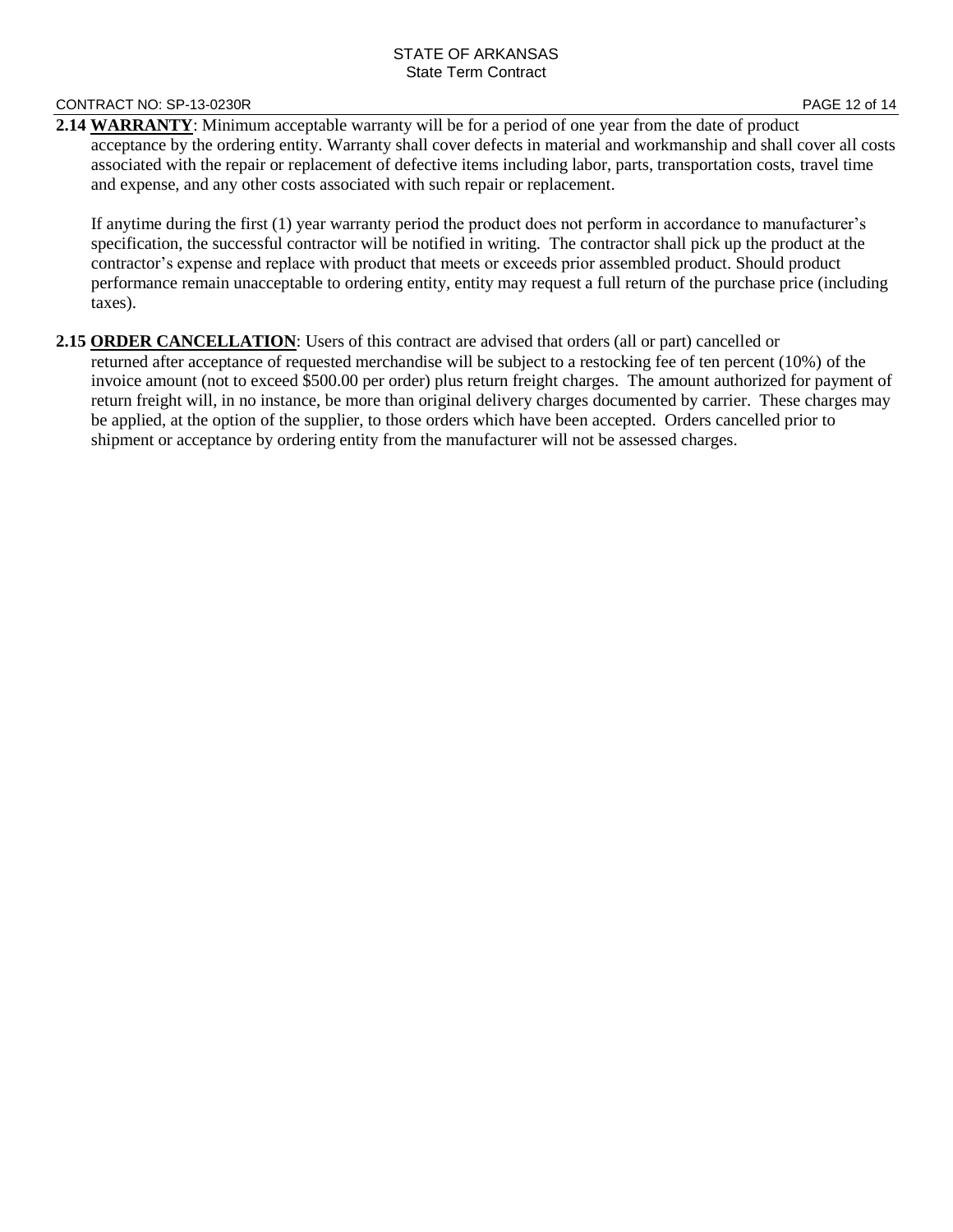#### **TERMS AND CONDITIONS**

1. GENERAL: All terms and conditions stated in the invitation for bid govern this contract.

2. PRICES: Prices are firm and not subject to escalation, unless otherwise specified in the invitation for bid.

3. DISCOUNTS: All cash discounts offered will be taken if earned.

4. TAXES: Most state agencies must pay state sales tax. Before billing, the contractor should contact the ordering agency to find out if that agency must pay sales tax. Itemize state sales tax when applicable on invoices.

5. BRAND NAME REFERENCES: The contractor guarantees that the commodity delivered is the same as specified in the bid.

6. GUARANTY: All items delivered are to be newly manufactured, in first- class condition, latest model and design, including, where applicable, containers suitable for shipment and storage unless otherwise indicated in the bid invitation. The contractor guarantees that everything furnished hereunder will be free from defects in design, workmanship, and material; that if sold by drawing, sample or specification, it will conform thereto and will serve the function for which furnished. The contractor further guarantees that if the items furnished hereunder are to be installed by the contractor, such items will function properly when installed. The contractor also guarantees that all applicable laws have been complied with relating to construction, packaging, labeling, and registration. The contractor's obligations under this paragraph shall survive for a period of one year from the date of delivery, unless otherwise specified in the invitation for bid.

7. AWARD: This contract award does not authorize shipment. Shipment against this contract is authorized by the receipt of a purchase order from the ordering agency. A written purchase order mailed or otherwise furnished to the contractor results in a binding obligation without further action by either party.

8. DELIVERY: The term of the contract is shown on the face of the contract award. The contractor is required to supply the state's needs during this term. The number of days required to place the commodity in the receiving agency's designated location under normal conditions is also shown. Consistent failure to meet delivery without a valid reason may cause removal from the bidders' list or suspension of eligibility for award.

9. BACK ORDERS OR DELAY IN DELIVERY: Back orders or failure to deliver within the time required may be default of the contract. The contractor must give written notice to the Office of State Procurement and ordering agency of the reason and the expected delivery date. If the reason is not acceptable, the contractor is in default. The Office of State Procurement has the right to extend delivery if reasons appear valid. If the date is not acceptable, the agency may buy elsewhere.

10. DELIVERY REQUIREMENTS: No substitutions or cancellations are permitted without written approval of the Office of State Procurement. Delivery shall be made during agency work hours only, 8:00 a.m. to 4:30 p.m., unless prior approval for other delivery has been obtained from the agency. Packing memoranda shall be enclosed with each shipment.

11. STORAGE: The ordering agency is responsible for storage if the contractor delivers within the time required and the agency cannot accept delivery.

12. DEFAULT: All commodities furnished will be subject to inspection and acceptance of the ordering agency after delivery. Default in promised delivery or failure to meet specifications authorizes the Office of State Procurement to cancel this contract or any portion of same and reasonably purchase commodities elsewhere and charge full increase, if any, in cost and handling to the defaulting contractor.